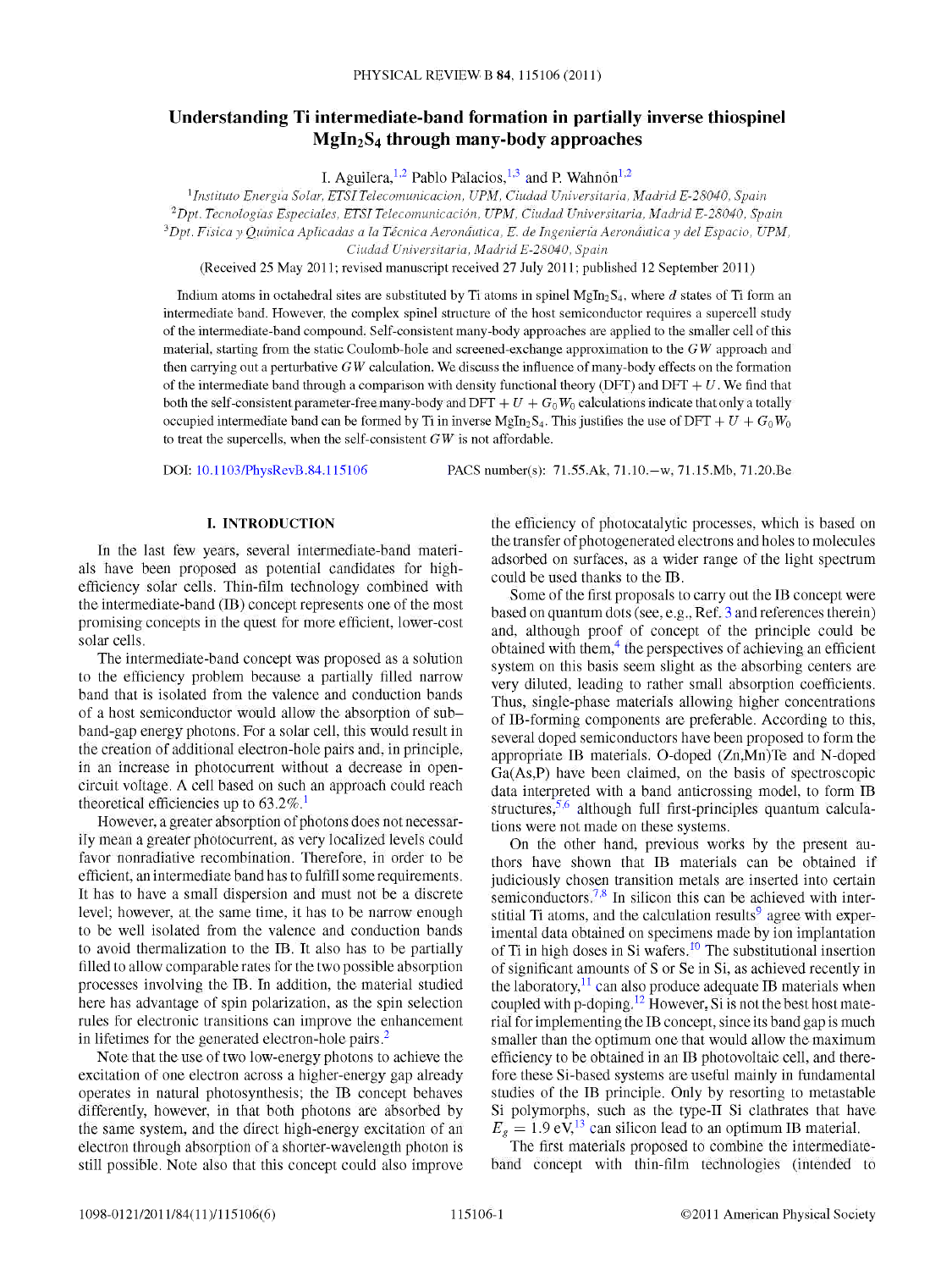reduce the costs) were derivatives of chalcopyrites. Studies of intermediate-band materials based on  $CuGaS<sub>2</sub>$  have already been presented,<sup>14</sup> showing a potential suitability for enhanced photovoltaic applications. In these materials, Ga atoms were replaced by Ti or Cr (at tetrahedral sites). It is well known<sup>15</sup> that the octahedral environment is thermodynamically more stable for these transition metals. This is because there is a preference to be surrounded by six atoms rather than by four.

Recently, we presented results of the spinel semiconductor In<sub>2</sub>S<sub>3</sub>, where octahedral In atoms were replaced by V or Ti.<sup>15</sup> V-substituted  $In_2S_3$  was synthesized later, due to our promising predictions. This allowed a partially filled intermediate-band material, absorbing across the full solar spectrum range, to be synthesized.<sup>16</sup>

The compound we are studying here is derived from a semiconductor usually grown as thin films as well: the thiospinel  $MgIn<sub>2</sub>S<sub>4</sub>$ , which has an experimental band gap of 2.1–2.28  $\text{eV}$ ,  $^{17,18}$  close to the optimum gap for thin-film IB solar cells.<sup>19</sup> In this compound, some of In atoms are substituted in octahedral sites by Ti. Previous generalized gradient approximation (GGA) calculations indicated the possibility of Ti *d* states forming an intermediate band in this semiconductor.<sup>15,20</sup> In order for this IB to be efficient, it has to be isolated energetically from the valence band (VB) and the conduction band (CB) of the host semiconductor. However, Ti substitution in  $MgIn<sub>2</sub>S<sub>4</sub>$  has only been studied at the GGA level, and a Ti intermediate band is predicted in GGA to overlap with the CB.

Because of the scarcity of experimental results of IB materials and since high precision in electronic structures is not achieved using standard density functional theory (DFT), many-body approaches are necessary to determine whether an isolated intermediate band can be formed in this compound.

We present self-consistent Coulomb-hole and screenedexchange  $(COHSEX)^{21}$  calculations followed by a perturbative  $GW$  ( $G_0W_0$ ) for this intermediate-band material. The COHSEX +  $G_0W_0$  scheme has been successfully tested for metals, semiconductors, insulators, and even prototypes of strongly correlated systems.<sup>22–26</sup> It leads to quasiparticle band gaps and band structures in very good agreement with the experiments and with full self-consistent *GW* calculations made using the scheme established by Faleev *et*  $al^{27}$  In all cases, self-consistent many-body calculations are very expensive and not affordable for most IB materials. In order to see whether the results of self-consistent *GW* calculations can be reproduced with a DFT-based approach (at a significantly reduced expense), we have also carried out  $GGA + U$ calculations.

The spinel structure of  $MgIn<sub>2</sub>S<sub>4</sub>$  has a so-called normality index, defined as the number of Mg atoms in tetrahedral sites per chemical formula: 0 for the so-called inverse structure, 1 for the direct (or normal) one, and in-between values for partial situations.<sup>28</sup>  $\overline{MgIn}_{2}S_{4}$  is assumed to have an experimental normality index of  $x = 0.16$  in nature.<sup>29,30</sup> For the representation of a value of the normality close to that of the experiments, a 42-atom supercell is used. Self-consistent many-body approaches are prohibitive for this supercell and therefore, in this work, we will also use the fully inverse

structure, with 14 atoms in the unit cell for computational reasons. In both cells, one In atom at an octahedral site is substituted by Ti, giving stoichiometry  $Mg_6TiIn_{11}S_{24}(x =$ 0.167) and  $Mg_2$ TiIn<sub>3</sub>S<sub>8</sub> ( $x = 0$ ).

### **II. COMPUTATIONAL DETAILS**

Local density approximation (LDA) to DFT and manybody calculations were carried out with the ABINIT code<sup>22,31</sup> using norm-conserving pseudopotentials $32$  generated through the *fhi98PP* code.<sup>33</sup> Semicore states (i.e., *4s4p4d* for In and *3s*3p for Ti) were taken into account explicitly in the valence. It has been shown<sup>34</sup> that this may substantially affect results for *GW* calculations.

LDA results were used as the starting point for a selfconsistent COHSEX calculation and the latter for a dynamic  $G_0W_0$  step. For COHSEX and  $G_0W_0$ , a basis set of around 30 000 plane waves was required for convergence and a Monkhorst-Pack **k**-point mesh of  $3 \times 3 \times 3$  was used to sample the Brillouin zone (BZ). This corresponds to 14 **k**  points in the irreducible BZ. For the  $G_0W_0$  calculations the plasmon-pole model<sup>35</sup> was adopted. The self-consistency in the COHSEX calculations was stopped when differences between eigenvalues in one cycle and the previous one were lower than 0.015 eV.

As *GW* corrections were obtained only for 14 **k** points and, after checking corrections, were slightly **k**-point dependent, they were interpolated using a quadratic interpolation for the denser **k**-point mesh needed for the representation of densities of states.

 $GGA + U$  and  $GGA + U + G_0W_0$  calculations were carried out using with the VASP plane-wave code<sup>36</sup> and using the Perdew-Wang 1991 functional<sup>37</sup> for GGA and projectoraugmented waves (PAW) pseudopotentials.<sup>38</sup> In order to see how the use of different pseudopotentials for VASP and ABINIT may affect results, we performed an LDA calculation within the same conditions with both codes. We found that the differences are very small and can be neglected for the purposes of this work (see supplementary material).<sup>39</sup>

Results for the direct spinel structure of this compound obtained with  $GGA + U$ , where U was calculated selfconsistently with the method detailed in Refs. 40, 41, were presented in Ref. 42. We have used a value of *U* that reproduces with VASP the density of states (DOS) obtained in Ref. 42. This value has been found to be  $U = 1.8$ . All GGA + U and  $GGA + U + G_0W_0$  calculations in this work have been carried out with that value of *U* and under the assumption that *U* will not vary significantly from the direct to the inverse structure.

Full relaxations of cells and ion positions were carried out in all cases. LDA, LDA +  $G_0W_0$ , COHSEX, and COHSEX +  $G_0W_0$  are carried out in the LDA-relaxed structure ( $a =$ 10.52 Å), whereas GGA, GGA + U, and GGA +  $U + G_0W_0$ were carried out in the GGA structure  $(a = 10.76 \text{ Å})$ . We have previously checked that the differences between these two structures do not significantly affect the density of states for this material (see supplementary material).<sup>[39](#page-5-2)</sup>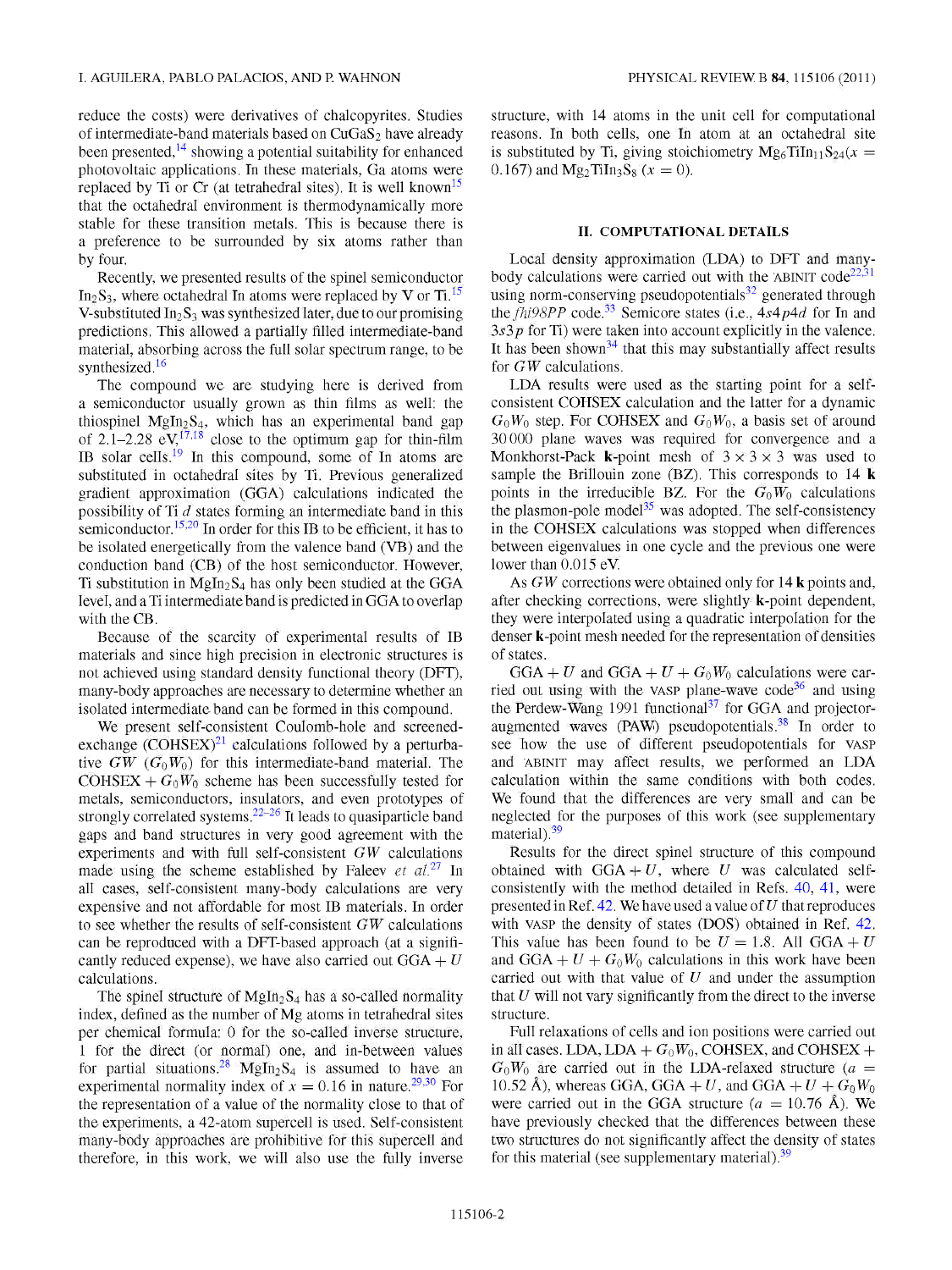## **III. RESULTS AND DISCUSSION**

#### **A. Full inverse structure for comparison of approaches**

<span id="page-2-0"></span>In order to study how the intermediate band is formed beyond DFT and which characteristics it has, we have carried out and compared calculations with different approaches. Figure 1 shows densities of states of  $Mg_2TiIn_3S_8$  obtained with LDA, GGA, LDA +  $G_0W_0$ , COHSEX, COHSEX +  $G_0W_0$ ,  $GGA + U$ , and  $GGA + U + G_0W_0$ .

In LDA and GGA [Figs.  $1(a)$  and  $1(b)$ ], spin-up electronic structures present, at the Fermi energy, a narrow band formed by the  $t_{2g}$  manifold of Ti, whereas the  $e_g$  states are highly hybridized with the conduction band. For spin-down, all *d*  states of the transition metal are empty and hybridized with the conduction band of the host semiconductor. These densities of states are in agreement with previous GGA works.<sup>[20](#page-5-3)</sup>

Ti atoms in  $MgIn<sub>2</sub>S<sub>4</sub>$  are surrounded by a octahedron made up of six S atoms. When the Ti is substituted in the direct spinel structure of  $MgIn<sub>2</sub>S<sub>4</sub>$ , all six S atoms are equivalent (each of them tetrahedrally coordinated to one Ti, one Mg, and two In atoms) and the octahedron is regular. However, in our case, Ti is substituted in the inverse spinel structure (which is closest to the experiment) in which all six S atoms surrounding the Ti are not equivalent (4 of them are coordinated as in the direct structure, but the other two have one Ti, one In, and two



FIG. 1. Comparison of (a) LDA, (b) GGA, (c) LDA +  $G_0W_0$ , (d) COHSEX, (e) COHSEX  $+ G_0W_0$ , (f) GGA  $+ U$ , and (g) GGA  $+$  $U + G_0W_0$  densities of states of Mg<sub>2</sub>TiIn<sub>3</sub>S<sub>8</sub> aligned at the Fermi energy, which is shown as a dotted black line.



FIG. 2. (Color online) Structure of inverse Ti-substituted  $MgIn<sub>2</sub>S<sub>4</sub>$ . In the labels of the species,  $-$ t and  $-$ o mean tetrahedral and octahedral sites, respectively.

Mg as first neighbors instead). This results in a distortion of the octahedron in one direction that translates into a splitting of the  $t_{2g}$  manifold into two branches: a lowest  $t_{2g}$  state (fully occupied) that will constitute the IB, and two empty  $t_{2g}$  states with higher energy interacting with the CB. Other structural distortions have a slight effect on the splitting of the *t2g* manifold. The structure of the inverse spinel after the substitution with the transition metal can be seen in Fig[. 2.](#page-2-0)

The  $t_{2g}$  splitting is already perceptible at the LDA or  $\text{GGA}^{20}$ level, since there is a direct band gap between the two branches of the *t2g* manifold for any **k** point. However, the indirect band gap is negative within these two approaches. Table I shows the value of the splitting,  $E_{\text{IC}}$ , between the spin-up occupied  $t_{2g}$ band (IB) and the two empty  $t_{2g}$  bands (CB), together with the band gap from VB to IB,  $E_{VI}$ , and the width of the IB for all the approaches used. The meaning of these band gaps and their direct or indirect character is clarified in the band diagrams in Fig[. 3.](#page-3-0)

Both the LDA and GGA predict a metallic compound in which there is no isolated intermediate band since the *d* states of the Ti interact with the CB of the host. Since this overlap comes from the underestimation of band gaps in standard DFT, we carried out a perturbative *GW* calculation using LDA wave

TABLE I. Second column gives the direct energy gaps  $(E_{VI})$ between the top of the VB states of the host semiconductor and the Ti spin-up occupied  $t_{2g}$  band (IB). Third column gives the gap  $(E_{\text{IC}})$  between the IB and the two empty  $t_{2g}$  bands (CB). These latter gaps are indirect (bottom of the CB at the  $\Gamma$  point to top of the IB at *W*). Width of the IB is  $\Delta_l$ . All values are in eV.

|                    | $E_{\rm VI}$ | $E_{\rm IC}$ | $\Delta_I$ |
|--------------------|--------------|--------------|------------|
| LDA                | 0.84         | negative     | 0.87       |
| <b>GGA</b>         | 0.70         | negative     | 0.89       |
| $LDA + G_0W_0$     | 1.68         | negative     | 1.03       |
| <b>COHSEX</b>      | 1.22         | 1.88         | 0.55       |
| COHSEX + $G_0W_0$  | 1.44         | 1.18         | 0.71       |
| $GGA + U$          | 0.34         | 0.31         | 0.60       |
| $GGA + U + G_0W_0$ | 1.18         | 0.75         | 0.61       |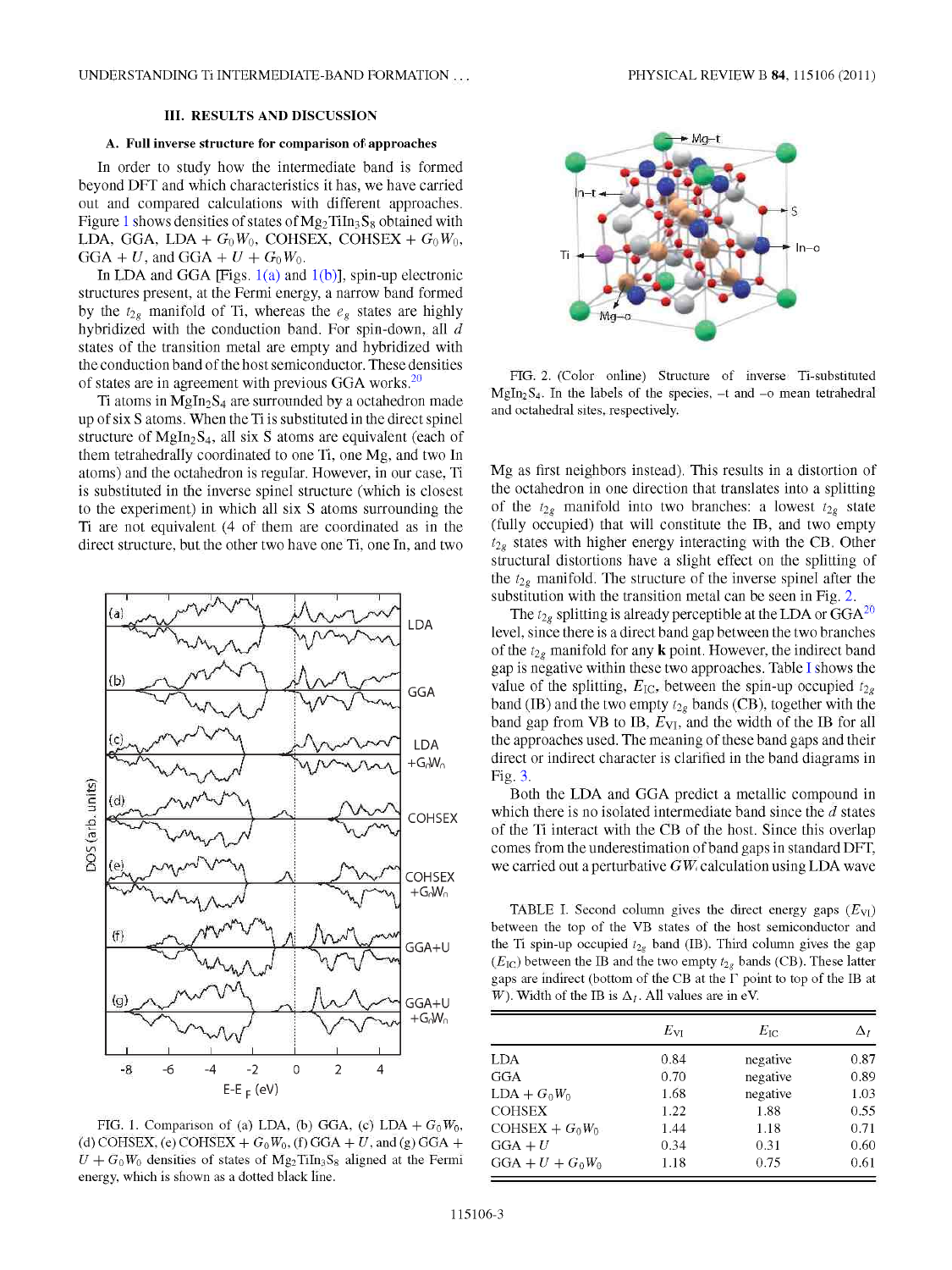<span id="page-3-0"></span>

FIG. 3. (Color online) GGA + *U* band diagram of  $Mg_2$ TiIn<sub>3</sub>S<sub>8</sub>. The size of the circles is proportional to the Ti  $e_g$  or  $t_{2g}$  character of the band. (a) Spin-up states, *t2g* character; (b) spin up, *eg*; (c) spin down, *t2g*; (d) spin down, *eg*.

functions and eigenvalues to construct *G* and *W*. The LDA is, in general, an incorrect starting point for compounds with *d*  electrons.<sup>22,43</sup> It can be seen in Fig. 1(c) that  $G_0 W_0$  is not able to open a band gap between the occupied  $t_{2g}$  band and the empty ones because, when the screening is obtained using LDA wave functions and energies, the screening thus obtained can be highly overestimated as a result of the underestimation of the LDA band gap, leading to very small  $G_0 W_0$  corrections and, therefore, to very small band gaps. The interaction of the IB with the CB in LDA makes the LDA wave functions substantially wrong as a starting point for  $G_0W_0$  and only a self-consistent update of the wave functions will give accurate many-body results.

For this reason we have carried out a self-consistent COHSEX calculation, since COHSEX wave functions have been shown<sup>22</sup> to be much closer to the full self-consistent *GW*<sup>27</sup> wave functions than those of the LDA. COHSEX has been thus used as a starting point for  $G_0W_0$ . We can see in the COHSEX and COHSEX +  $G_0W_0$  densities of states [Figs. 1(d) and 1(e)] that, for spin down, the empty *d* states of the transition metal hybridize with the bottom of the CB of the host semiconductor (which is mainly of an S *p* and In s character).

The different theories have little effect on the spin-down states, only differences in the band gap and small differences in the hybridization of the empty *d* states with the bottom of the CB can be observed. For both spins, the features and widths of the valence-band DOS (mainly made up of states of the host semiconductor) are almost unchanged both in COHSEX and COHSEX +  $G_0W_0$  with respect to the LDA. The main change concerns the spin-up intermediate band, which is now completely isolated from the VB and the CB in contrast to LDA. The inclusion of many-body effects results mainly in an opening of the band gap between the spin-up occupied  $t_{2g}$  band and the two empty  $t_{2g}$  bands (see Table I), giving a totally occupied isolated intermediate band. The



FIG. 4. (Color online) Total (solid) and Ti-projected (dashed) density of states of  $Mg_6Tilm_{11}S_{24}$  with normality index 0.16, calculated within the GGA  $+ U + G_0W_0$  approach.

width of this IB is predicted by COHSEX +  $G_0W_0$  to be 0.71 eV.

The total band gap (from the last VB of the host semiconductor to the CB) is 3.3 eV, as compared to the band gap found with COHSEX +  $G_0W_0$  for the host semiconductor, which is 3.1 eV. The experimental band gap of this semiconductor ranges from 2.1 to 2.28  $\text{eV}^{17,18}$  which is much smaller than that predicted by *GW*. It has to be taken into account that experimental results are for optical band gaps, whereas *GW* is meant for the calculation of quasiparticle band gaps. Therefore, there are two fundamental factors (beyond the precision of the method itself) which may contribute to this difference between *GW* (quasiparticle) and experimental (optical) band gaps. The main difference is expected to be the result of neglecting the excitonic and polaronic effects. Although there is no clear experimental evidence of excitonic or polaronic effects, the absorption spectra of Ruiz-Fuertes *et al.<sup>44</sup>* seem to be coherent with the presence of excitons, and the large difference  $\epsilon_0 - \epsilon_\infty$  $(6.6 \pm 18.8 \text{ to } 20.74 \text{ and } 6.5 \pm 5.5 \text{ to } 5.8)$ <sup>18,29</sup> is an indication of significant polaronic effects  $26,45$  To a lesser extent, the differences between the LDA and the experimental structural parameters, the finite temperature of the experiments, and the presence of defects (mainly Mo vacancies), <sup>29</sup> may contribute to the difference between the band gaps.

These self-consistent many-body calculations are prohibitive for IB materials with larger cells. We have studied the substitution of one Ti atom in a 14-atom cell but this concentration of Ti is much larger than concentrations expected to be found experimentally. The study of intermediate-band materials with realistic concentrations of transition metals demands the use of DFT-based approaches. Additionally, the normality index that  $MgIn<sub>2</sub>S<sub>4</sub>$  presents in nature can only be reached with a cell of at least 42 atoms. In order to see whether results of self-consistent *GW* can be reproduced with a DFT-based approach, we have carried out  $GGA + U$ calculations.

GGA + *U* results [with  $U = 1.8$ , see Fig. 1(f)] show a totally occupied isolated IB in agreement with COHSEX +  $G_0W_0$ . Figure 3 details the band diagram obtained with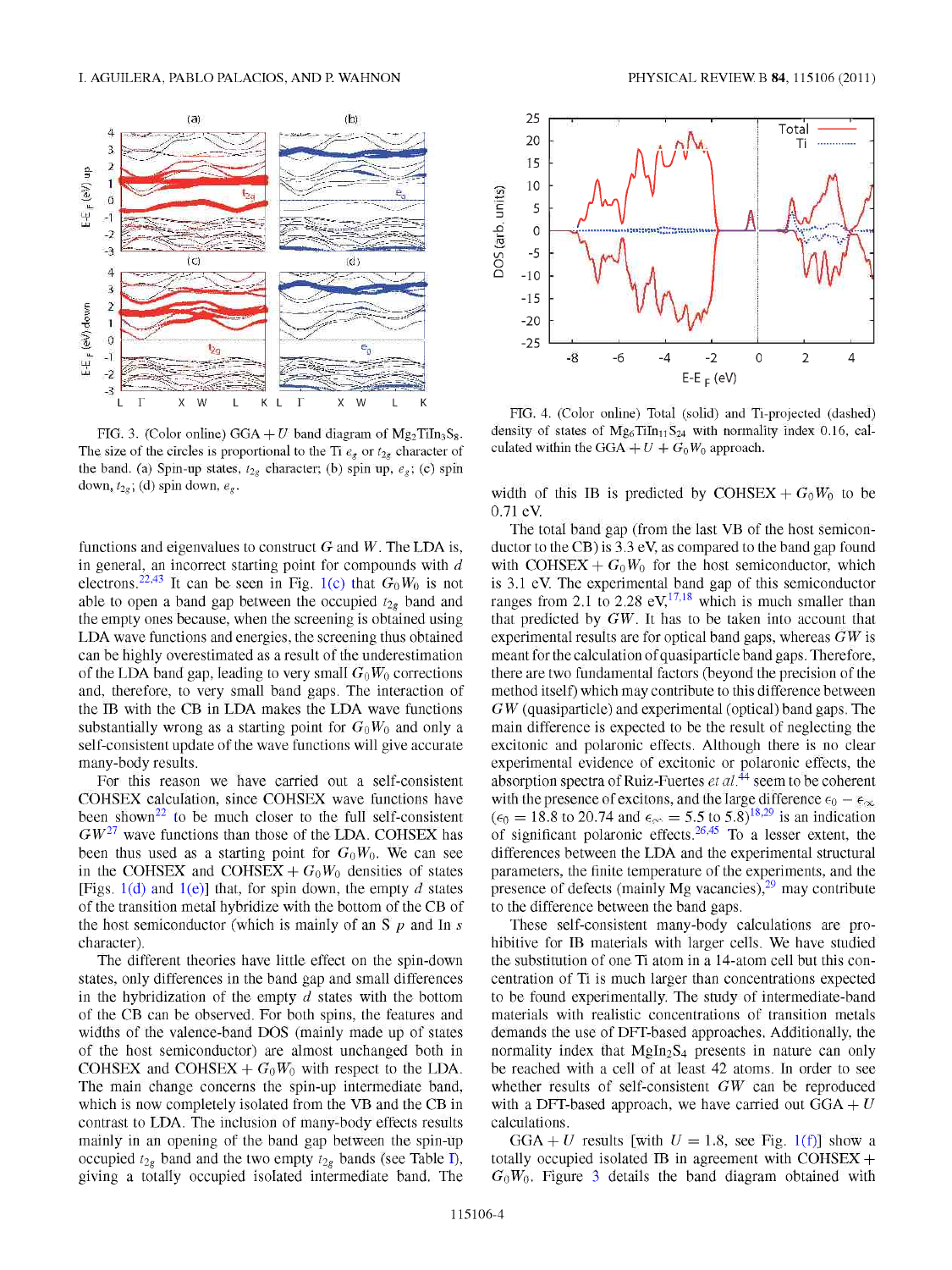$GGA + U$  for  $Mg_2TiIn_3S_8$  together with the projection of the bands, where the size of the circles is proportional to the  $t_{2g}$  (left panels) or  $e_g$  (right panels) character of the band. We can also see the indirect character of the band gap since the bottom of the CB is located at the *T* point, whereas the top of the IB is found at the *W* symmetry point.

However, when comparing it with COHSEX +  $G_0W_0$ , the  $GGA + U$  band gaps are largely underestimated. In order to obtain reasonable values of the band gap, unphysically large values of *U* would be needed, much larger than the values of U obtained self-consistently.<sup>46</sup> This may be attributed to the fact that  $GGA + U$  itinerant states (those coming mainly from states of the host semiconductor) are still treated at the GGA level and that leads to a total band gap that is underestimated. These itinerant states are more properly treated in *GW* and, in addition,  $GGA + U$  can be seen as an approximation to COHSEX. Therefore, the scheme  $GGA + U + G_0W_0$  has been recently proposed as an alternative to self-consistent *GW*  for systems with *d* electrons and, particularly, with open *d*  shells.<sup>46</sup>

 $GGA + U + G_0W_0$  clearly improves the  $GGA + U$  results. The formation of the IB in Fig.  $1(g)$  is very similar to that from COHSEX +  $G_0W_0$ . The value of the splitting between  $t_{2g}$  states (0.75 eV) as well as the value of the total band gap (2.5 eV) are, however, smaller that those obtained with *GW.*  For the pure semiconductor, the GGA +  $G_0W_0$  band gap is found to be 2.4 eV; in much better agreement with experiments than that obtained with *GW.* Although this improvement with respect to *GW* is because of a cross cancellation of errors (and not because the precision of the method) and because it is sensitive to the value of *U*, we can conclude that  $GGA + U + G_0W_0$  gives the better quantitative results with an affordable computational cost, and therefore it can be used for the characterization of the compound with a 0.16 normality index.

## **B. Study of the partially inverse structure**

Mg and In atoms have been reordered in order to obtain the desired degree of normality with the following cell:  $MgIn<sub>5</sub>[Mg<sub>5</sub>TiIn<sub>6</sub>]S<sub>24</sub>$ , where the square brackets indicate atoms in the octahedral sites and the rest being in tetrahedral sites. The study of the effect of the degree of normality of the  $MgIn<sub>2</sub>S<sub>4</sub>$  host semiconductor has shown that only the band-gap value is affected by the normality, whereas other properties are retained.<sup>20,28</sup> The band gap is found to decrease for smaller degrees of normality.

This can also be seen by comparison of Fig.  $1(g)$  with Fig. 4, which represents the density of states (total and projected) of the cell with 16% normality obtained with the GGA +  $U$  +  $G_0W_0$  approach.

In the case of the supercell of  $Ti$  in  $MgIn_2S_4$  with a 16% normality, we find that the electronic structure of the material does not change significantly with respect to that of normality 0, but an increase in the total band gap is found. This makes both the band gap from the VB to the IB and that from the IB to the CB increase, finding  $GGA + U + G_0W_0$ values of  $E_{\text{VI}} = 1.61$  eV and  $E_{\text{IC}} = 1.18$  eV. These values have to be compared with those for the full inverse structure

in Table I: 1.18 eV and 0.75 eV. The width of the intermediate band is also modified, changing from 0.61 eV for  $x = 0$  to 0.14 eV for  $x = 0.16$  as a result of the lower concentration of Ti.

## **IV. SUMMARY AND CONCLUSIONS**

In conclusion, many-body calculations of intermediateband materials are very cumbersome and are, in general, not feasible for most of them. In particular, the concentrations of transition metals expected to be found experimentally are smaller than those that can be obtained with a 14-atom cell. Nevertheless, self-consistent *GW* results for the smaller cells have been used to assess the validity of more efficient DFTbased approaches such as  $GGA + U$  and  $GGA + U + G_0 W_0$ .

We find that both the self-consistent parameter-free manybody calculation and  $GGA + U + G_0W_0$  indicate that only a totally occupied intermediate band can be formed by Ti in inverse MgIn<sub>2</sub>S<sub>4</sub>.

This justifies the use of GGA +  $U + G_0W_0$  to treat supercells, as self-consistent *GW* is not affordable in this case. The occupied IB is the result of a breaking of the degeneracy of the three  $t_{2g}$  states resulting from a distortion in the octahedron around the Ti atoms arising from the ordering of Mg and In atoms in the inverse spinel structure of  $MgIn_2S_4$ . In terms of efficiency of photovoltaic intermediate-band devices, a fully occupied IB requires doping in order to add holes to the IB, since an optimum IB has to be partially filled.

We have found that LDA wave functions and energies are not an accurate starting point for a perturbative  $G_0W_0$ calculation, and that COHSEX or  $GGA + U$  are better starting points. In addition, in order to correctly predict the band gaps and splittings of the  $t_{2g}$  manifold,  $GGA + U + G_0W_0$  has been shown to be the most accurate approach at a reasonable computational cost. We have thus applied it to the study of a 42-atom supercell with 0.16 degree of normality, finding that the electronic structure of the material does not change significantly with respect to that of normality 0, but an increase in band gaps from the VB to the IB and from the IB to the CB is found.

It will be very valuable to carry out self-consistent *GW* calculations for other families of IB materials with few atoms in the unit cell to assess whether approaches such as  $GGA + U + G_0W_0$  can be systematically used for the prediction of properties of this type of material.

# **ACKNOWLEDGMENTS**

This work was supported by the Ministerio de Ciencia y Innovacion through the projects Consolider Ingenio 2010 GENESIS-FV (CSD2006-04), FOTOMAT (MAT2009- 14625-C03-01) and by the Comunidad de Madrid NUMAN-CIA 2 project (S-2009ENE-1477). The authors thankfully acknowledge the computer resources, technical expertise, and assistance provided by the Centro de Supercomputacion y Visualization de Madrid (CeSViMa) and the Spanish Supercomputing Network.